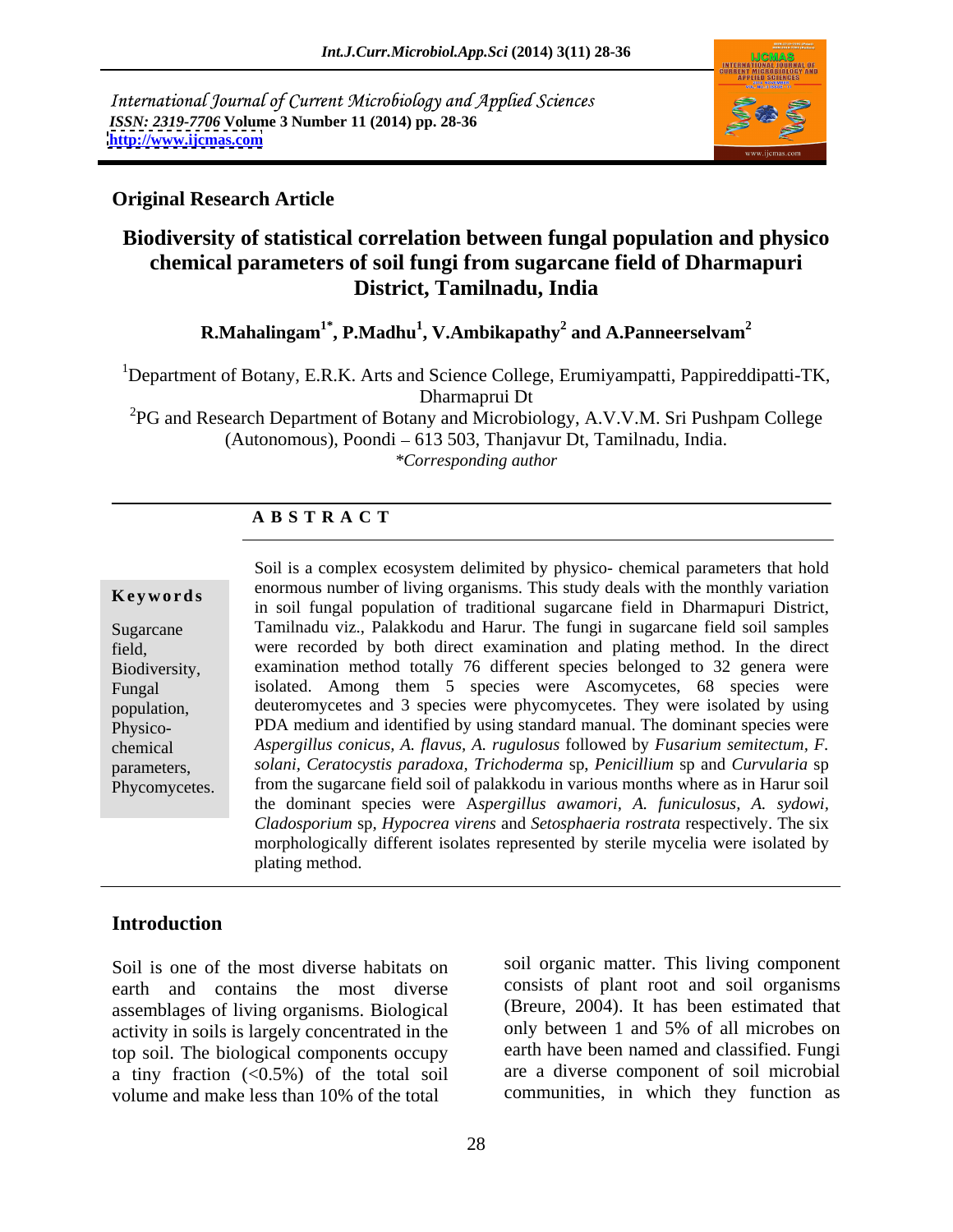decomposers, mycorrhizal mutualists and

Fungi are not only beautiful but play a significant role in the daily life of human beings besides their utilization in industry, agriculture, medicine, Food industry, Soil sample were collected in each sampling textiles, bioremediation, natural cycling, as on monthly intervals for a period of one year biofertilizers and many other ways. They are from April 2009 to March 2010. The climate a diverse group of organisms comprising is monotonic and the calendar yearhas been both single – celled and multicellular filamentous forms. Fungal bio technology has become an integral part of human **Analysis** welfare (Manoharacary *et al.,* 2005).

Microfungi play a focal role in nutrient soils was made with the help of Lamotte's cycling regulating soil biological activity (Arunachalam *et al.,* 1997). However, the rate at which organic matter is decomposed by the microbes is interrelated to the chemical composition of the substrate as

There have been a number of studies on the soil sample weighing 1g was diluted in 10ml distribution of soil micro fungi in of distilled water. One ml of the diluted agricultural field. Some studies dealt with the influence of plant community (Chung *et*  plates containing sterilized PDA medium *al.,* 1997) and other attempted to examine (Extract from 250g of potato [boiled and monthly trends (Kennedy *et al.,* 2005). filtered], dextrose 15g, agar 18g and distilled Large quantities of readily decomposable water 1000ml, pH 7) in replicates. The organic matter are added to agricultural soils inoculated plates were incubated in a dust every year as crop residues or animal wastes free cupboard at the room temperature for 3 and have a significant outcome on soil days. One percent streptomycin solution was microbial commotion. The plant species growing on the soil also equally influence the population and species composition of the soil fungi (Hackel *et al.,* 2000).

in soil fungal population of traditional

About 24 soil samples were collected from the two station viz, Palakkodu, Hurur in

pathogens. samples were collected for a period of 12 Dharmapuri District, Tamil Nadu. The soil months in sugarcane field.

## **Sampling Schedule**

divided in the 12 month viz., April–March.

## **Analysis**

The mechanical and chemical analysis of the soil testing outfit, nitrogen and organic etc.

# **Isolation of Soil Mycoflora Dilution Plating Method**

well as environmental conditions. Dilution techniques described by Warcup (1950) was used to isolated the fungi from sample was poured and spread on Petri added to the medium before pouring into Petri plate for preventing bacterial growth.

## **Observation**

This study deals with the monthly variation The colonies growing on PDA plates with agricultural field in south India. separately. A portion of the growing edge of **Materials and Methods paw of needles and mounted on a clean slide** different morphology were counted the colony was picked up with the help of a with lacto phenol cotton blue stain. The slide was gently heated in a sprit lamp so as to facilitate the staining and remove air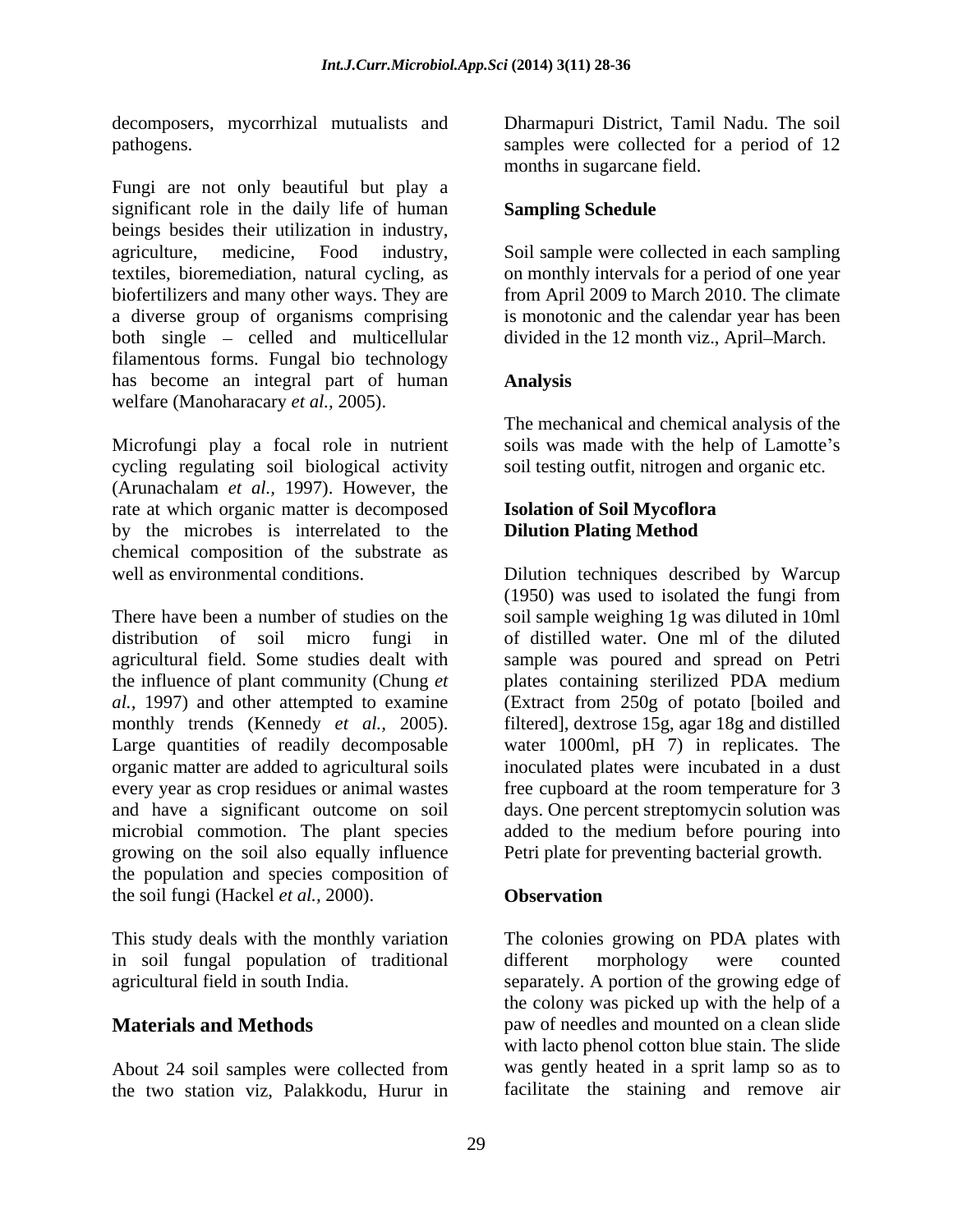bubbles, if any. The excess stain was removed with the help of tissue paper and **Station Wise Occurrence** then the cover slip was sealed with transparent nail polish. The side was Altogether 41 species belong to 16 genera (3 observed under a compound microscope. by phycomycetes, 2 Asocomycetes, 36 Microphotography of the individual fungal Deuteromycetes) were identified from species was also taken using Nikon phase Palakkodu and 45 species belong to 18

# **Identification**

Colony colour and morphology were observed besides hyphal structure, spore size, shape and spore bearing structures. *Aspergillus* was considered by more number They were compared with the standard of 12 species followed by *penicillium* (5 works of Raper and Thom (1949), Van Arx species) *Fusarium* and *Trichoderma* (4 and (1974), Anisworth *et al.,* (1973), Raper and 10 species, respectively). All other genera Fennel (1965) and Ellis (1976) for were represented one species each (Table 2,

terms of colony forming unit (CFU) per gram of soil with dilution factors.

In order to assess the dominance of individual species the percentage Altogether 76 species and 32 genera (3

% contribution  $=$  No. of colonies of fungi in a sample  $\frac{N_0}{x}$  x 100  $\frac{N_0}{x}$  Palakkodu and Hurur station (Table 1)

Altogether 24 soil samples from 2 different Number of Deuteromycetes was stations representing the entire Dharmapuri representing by 68 species and the District were examined for fungal diversity. The remaining 3 species belongs to species of fungi in all of them 3 species belonging to two genera were Phycomycetes and the remaining 76 species belonging to 32 genera were assignable to Deuteromycetes.

# **Station Wise Occurrence**

contrast Microscope, Japan. genera (3 Ascomycetes, 42 Deuteromycetes) phycomycetes, 2 Asocomycetes, 36 were identified from Harur.

# **Species Composition**

identification of species. 2a) and 18 genera recorded, the genus **Presentation of data** of 14 species followed by *Penicillium* (6 Number of species is referred as species 4 species, respectively). All other genera diversity, population density expressed in were represented one species each (Table 3 Among the 16 genera recorded, the genus *Aspergillus* was considered by more number species) *Fusarium* and *Trichodrema* (2 and and 3a, respectively)

# **Species Diversity**

contribution worked out as follows. Phycomycetes, 5 Ascomycetes, and 68 Deuteromucetes) were identified from Palakkodu and Hurur station (Table 1)

**Results and Discussion** conducted to find out the fungal diversity in **Fungal Diversity in Sugarcane Soils** Hurur. Totally 76 species isolated belonging The study resulted the presence of 76 phycomycetes and 5 species belong to In the present investigation the survey was two different stations such as Palakkodu and to 32 genera from the soil of sugarcane field. Number of Deuteromycetes was representing by 68 species and the remaining 3 species belongs to Ascomycetes.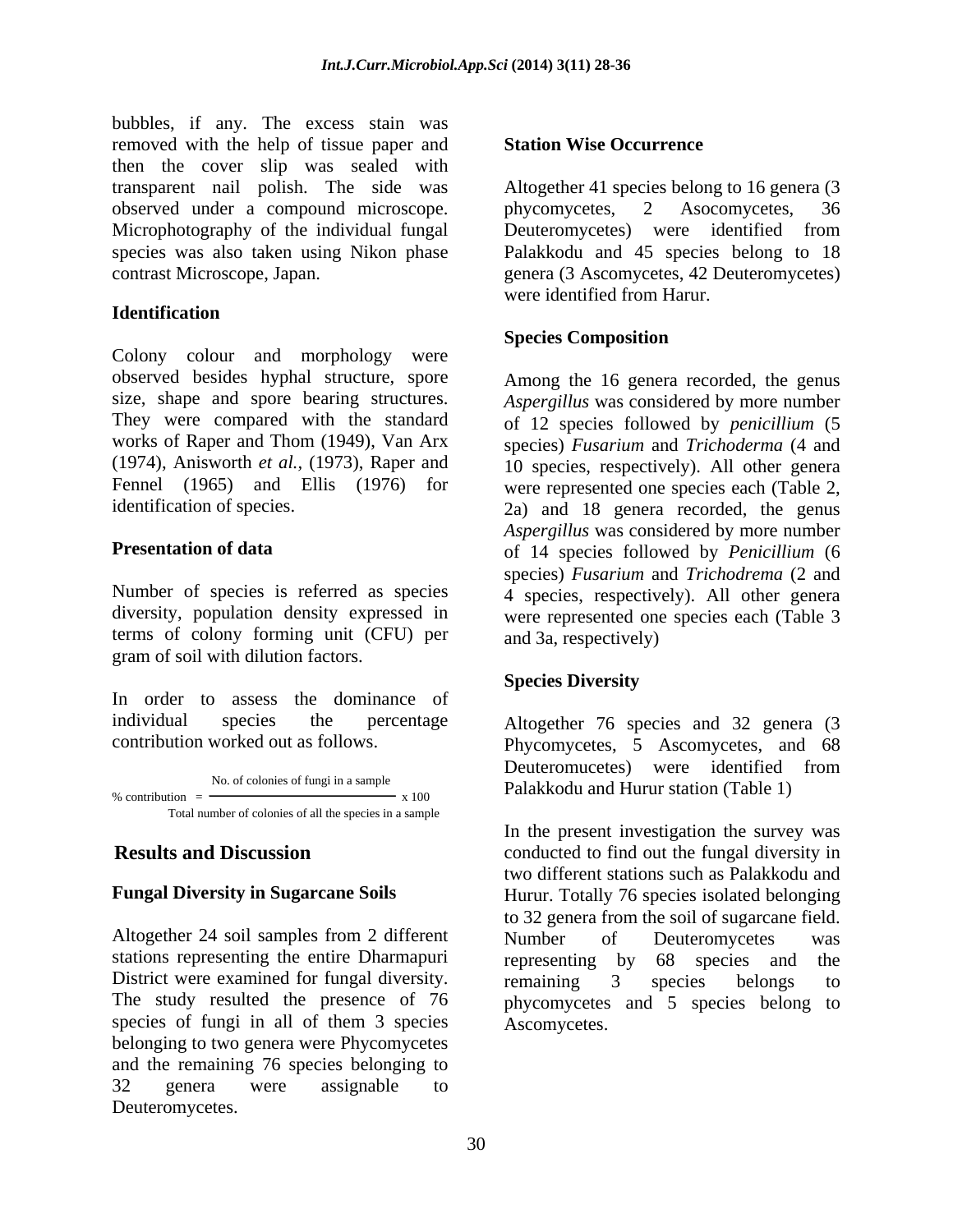- 1. *Chaetomium* sp. kunze and schmit
- 2. *Cladosporium* sp. Link
- 3. *Laptosphaeria salvinii* cattanes
- 4. *Neurospora crassa* Shear and Dodge
- 5. *Nigrospora sphaerica* (Saccard) mason

- 1. *Acrocylindrium* sp. Bonorden
- 
- 
- 4. *A.chevalieri* Thom and Church 38. *F.solani* (Martius) Appel and
- 5. *A.clavatus* Desmazieres
- 6. *A.conicus* Blochwitz
- 
- 
- 
- 
- 
- 12. *A.humicola* Chaudhuri 44. *Humicola* sp. Corda
- 
- 
- 
- 16. *A.oryzae* (Ahlburgin Korschelt) Cohn
- 17. *A.repens* (Corda) de Bary
- 18. *A.ruber* Thomand Church
- 19. *A.rugulosus* Thom and Raper
- 20. *A.sulphureus* (Fresenius) Thom and Church 53. P.lanosum Westling
- 21. *A.sydowi* (Bainier and Sartory) Thom and Church 55. *P.purpurogenum* Stoll
- 
- 
- 24. *A.ustus* Thom and Church
- 25. *A.versicolor* Thom and Raper
- 
- 
- 
- 29. *Ceratocystis paradoxa* (Dade) C.Moreau 64. T.koeningii Oudemans
- 30. *Colletotrichum falcatum* went
- 31. *Curvularia geniculata* (Tracy and Earle) Boedijn 67. Ustilago scitaminea
- 32. *C.lunata* (Walker) Boedijn
- 33. *C.senegalensis* (Speg) Subram
- 34. *Dimeriella sacchari*

### **Table. I Phycomycetes :**

- Ascomycetes :  $\qquad \qquad$  1. *Absidia glauca* Hagen 1. *Absidia glauca* Hagen
	- 2. *Rhizopus nigricans* Ehrenberg
	- *3. R. stolanifer*
- **Deuteromycetes :**  35. *Fusarium moniliforme* Sheldon var.minus wollenweber
- 2. *Alternaria alternate* keissl 36. *F.oxysporum* schlechendahl
- 3. *Aspergillus awamori* Kawachi 37. *F.semitectum* Berkeley and Ravenel
	- Wollenweber and the state of the state of the state of the state of the state of the state of the state of the state of the state of the state of the state of the state of the state of the state of the state of the state o
	- 39. *Hypocrea virens*
- 7. *A.flavipes* Bainier and Sartory 40. *Gliocladium sagariensis* Saksena
- 8. *A.flavus* Link 41. *Gloeocercospora sorgh*
- 9. *A.fumigatus* Fresenius 42. *Helminthosporium sp.* Link
- 10. *A.funiculosus* G.Smith 43. *Helminthosporium oryzae* Breda de 11. *A.granulosis* Raper and Thom Hoan **Hoan** 
	-
- 13. *A.nidulans* Winter 45. *Hyalopus ater* Corda
- 14. *A.niger* Van Tieghem 46. *Masoniella* sp. G.Smith
- 15. *A.ochraceous* Wilhelm 47. *Marasmiellus sacchari*
	- 48. *Penicillium chrysogenum* Thom
	- 49. *P.candidum*
	- 50. *P.janthinellum* Biourge
	- 51. *P.javanicum* van Beyma
	- 52. *P.japonicum*
	- 53. *P.lanosum* Westling
	- 54. *P.notatum* Westling
	-
- 22. *A.tamarii* Kita 56. *P.purpurrescens* Sopp
- 23. *A.terreus* Thom 57. *P.turbatum* Westling
	- 58. *Pythium* sp. Pringsheim
	- 59. *Sclerospora* sp.
- 26. *A.wentii* wehmer 60. *Setosphaeria rostrata* K.J.Leonard
- 27. *Bipolaris oryzae* 61. *Torula allii* (Harz) Saccardo
- 28. *Botrytis cinerea* Persoon 62. *Trichoderma glaucum* Abbott
	- 63. *T.harzianum* Rifai
	- 64. *T.koeningii* Oudemans
	- 65. *T.lignorum* (Tode) Harz
	- 66. *T.viride* AA.Gams
	- 67. *Ustilago scitaminea*
	- 68. *Verticillium* sp*.* Nees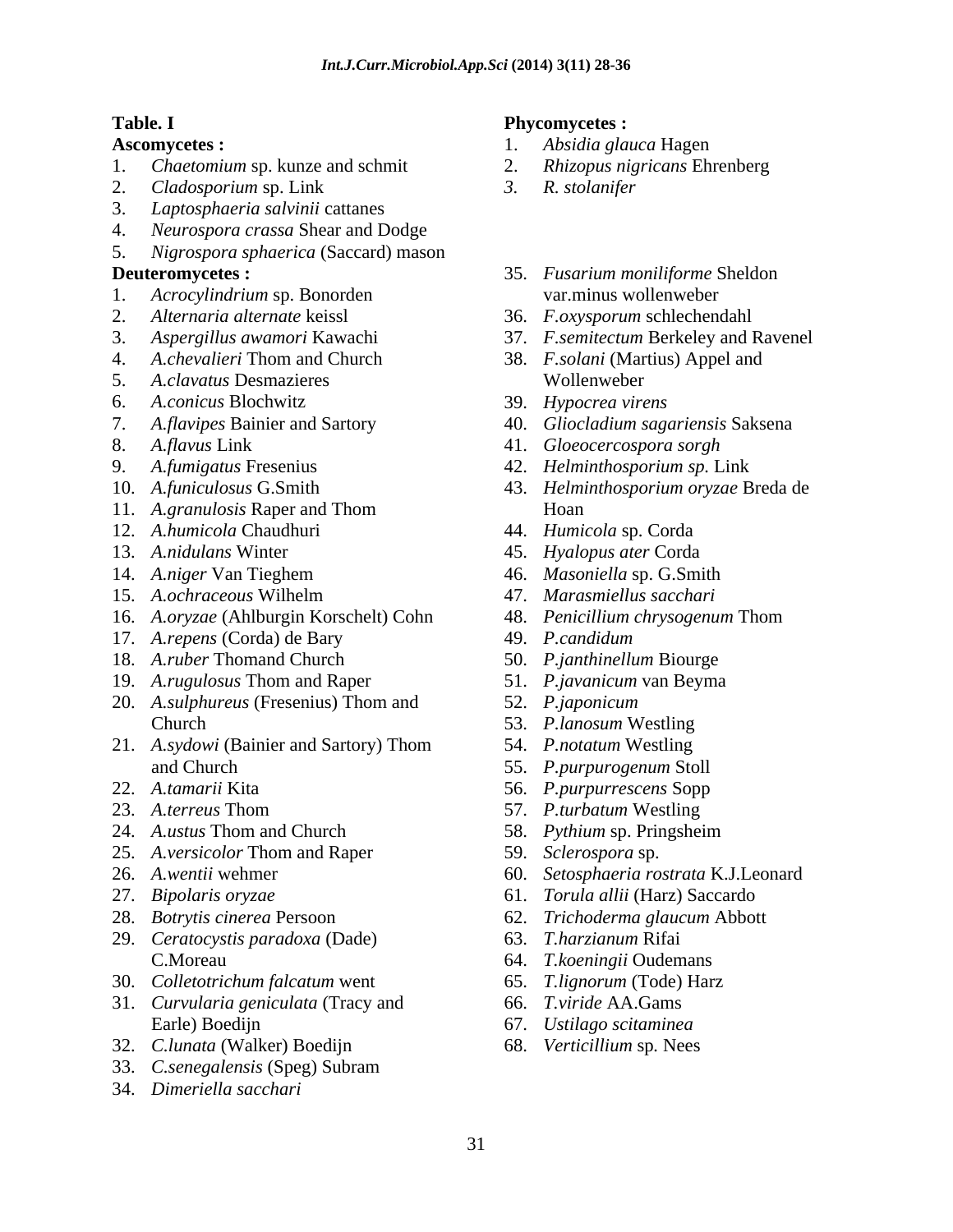### *Int.J.Curr.Microbiol.App.Sci* **(2014) 3(11) 28-36**

# **Table.2** Total number of colonies, mean density (CFU/g) and percentage contribution of fungi during different monthly variation from Palakkodu

|                                                                                                      |       |                                                                                                                                                                                                                                                                                                        |      |                                                                                                                                                                                                                                                                                                                      | April 2009 |      | <b>March 2010</b> |      |      |     |                                                           |       |  |
|------------------------------------------------------------------------------------------------------|-------|--------------------------------------------------------------------------------------------------------------------------------------------------------------------------------------------------------------------------------------------------------------------------------------------------------|------|----------------------------------------------------------------------------------------------------------------------------------------------------------------------------------------------------------------------------------------------------------------------------------------------------------------------|------------|------|-------------------|------|------|-----|-----------------------------------------------------------|-------|--|
|                                                                                                      |       |                                                                                                                                                                                                                                                                                                        |      |                                                                                                                                                                                                                                                                                                                      |            |      |                   |      |      |     |                                                           |       |  |
|                                                                                                      | April | May                                                                                                                                                                                                                                                                                                    | June | July<br>August                                                                                                                                                                                                                                                                                                       | Sep.       | Oct. |                   | Nov. | Dec. | Jan | Feb.                                                      | March |  |
| Name of the<br>Fungi                                                                                 |       |                                                                                                                                                                                                                                                                                                        |      |                                                                                                                                                                                                                                                                                                                      |            |      |                   |      |      |     |                                                           |       |  |
|                                                                                                      |       |                                                                                                                                                                                                                                                                                                        |      | ક્રાર્ટ  ક્રાર્ટ  ક્રાર્ટ  ક્રાર્ટ  ક્રાર્ટ  ક્રાર્ટ  ક્રાર્ટ  ક્રાર્ટ  ક્રાર્ટ                                                                                                                                                                                                                                      |            |      |                   |      |      |     |                                                           |       |  |
|                                                                                                      |       |                                                                                                                                                                                                                                                                                                        |      |                                                                                                                                                                                                                                                                                                                      |            |      |                   |      |      |     |                                                           |       |  |
| Absidia glauca                                                                                       |       | 3 1.00 0 0.00 2 0.0                                                                                                                                                                                                                                                                                    |      | 2 0.67 4 1.33 0 0.00 3 1.00 5 1.67 2 0.67 0 0.00 0 0.00 0 0.00 0 0.00 19                                                                                                                                                                                                                                             |            |      |                   |      |      |     |                                                           |       |  |
|                                                                                                      |       |                                                                                                                                                                                                                                                                                                        |      |                                                                                                                                                                                                                                                                                                                      |            |      |                   |      |      |     | $3$   1.00   0   0.00   0   0.00   0   0.00               |       |  |
| Alternaria alternate                                                                                 |       | 5   1.67   0   0.00   4   1.33   2   0.67   0   0.00   0   0.00   0   0.00   4   1.33   0   0.00   0   0.00   3   1.00   0   0.00   18   2.9                                                                                                                                                           |      |                                                                                                                                                                                                                                                                                                                      |            |      |                   |      |      |     |                                                           |       |  |
|                                                                                                      |       |                                                                                                                                                                                                                                                                                                        |      |                                                                                                                                                                                                                                                                                                                      |            |      |                   |      |      |     |                                                           |       |  |
|                                                                                                      |       | 2 0.67 0 0.00 0 0.00 3 1.00 0 0.00 4 1.33 3 1.00 0 0.00 0 0.00 5 1.67 0 0.00 0 0.00 17<br>$0.00$ 0 0.00 5 1.6                                                                                                                                                                                          |      |                                                                                                                                                                                                                                                                                                                      |            |      |                   |      |      |     |                                                           |       |  |
| $\frac{1}{7}$ A flavus                                                                               |       |                                                                                                                                                                                                                                                                                                        |      |                                                                                                                                                                                                                                                                                                                      |            |      |                   |      |      |     |                                                           |       |  |
| 7. A.fumigatus<br>8. A.granulosis                                                                    |       |                                                                                                                                                                                                                                                                                                        |      |                                                                                                                                                                                                                                                                                                                      |            |      |                   |      |      |     |                                                           |       |  |
|                                                                                                      |       | $\begin{array}{ c c c c c c c c } \hline 4 & 1.33 & 0 & 0.00 & 0 & 0.00 \\ \hline \end{array}$                                                                                                                                                                                                         |      |                                                                                                                                                                                                                                                                                                                      |            |      |                   |      |      |     |                                                           |       |  |
| 9. A.niger<br>10. A.repens                                                                           |       |                                                                                                                                                                                                                                                                                                        |      | $\begin{array}{ccccccccccccccccccccccccccccc} 0 & 3 & 1.00 & 0 & 0.00 & 2 & 0.67 & 0 & 0.00 & 4 & 1.33 & 5 & 1.67 & 0 & 0.00 & 3 & 1.00 & 2 & 0.67 & 23 \\ \hline 0 & 0 & 0.00 & 3 & 1.00 & 0 & 0.00 & 2 & 0.67 & 0 & 0.00 & 3 & 1.00 & 2 & 0.67 & 23 \\ \hline 0 & 0 & 0.00 & 3 & 1.00 & 0 & 0.00 & 4 & 1.33 & 0 &$ |            |      |                   |      |      |     |                                                           |       |  |
|                                                                                                      |       | 0 0.00 0 0.00 2 0.67 4 1.33 0 0.00 0 0.00 3 1.00 0 0.00 3 1.00 5 1.67 0 0.00 3 1.00 20 2.8                                                                                                                                                                                                             |      |                                                                                                                                                                                                                                                                                                                      |            |      |                   |      |      |     |                                                           |       |  |
| 11. A.ruber<br>12. A.rugulosus<br>13. A.tamarii                                                      |       |                                                                                                                                                                                                                                                                                                        |      |                                                                                                                                                                                                                                                                                                                      |            |      |                   |      |      |     |                                                           |       |  |
|                                                                                                      |       |                                                                                                                                                                                                                                                                                                        |      |                                                                                                                                                                                                                                                                                                                      |            |      |                   |      |      |     |                                                           |       |  |
| 14. Austus<br>15. A.versicolor                                                                       |       | 0 0.00 0 0.00 0 0.00 0 0.00 3 0.00 0 2 0.67 0 0.00 0 0.00 7 2.33 0 0.00 3 1.00 5 1.67 7 2.33 27                                                                                                                                                                                                        |      |                                                                                                                                                                                                                                                                                                                      |            |      |                   |      |      |     |                                                           |       |  |
| Bipolaris orvzae                                                                                     |       |                                                                                                                                                                                                                                                                                                        |      |                                                                                                                                                                                                                                                                                                                      |            |      |                   |      |      |     | 3   1.00   0   0.00   0   0.00   0   0.00   3   1.00   16 |       |  |
| Ceratocystis paradoxa                                                                                |       |                                                                                                                                                                                                                                                                                                        |      |                                                                                                                                                                                                                                                                                                                      |            |      |                   |      |      |     |                                                           |       |  |
|                                                                                                      |       |                                                                                                                                                                                                                                                                                                        |      |                                                                                                                                                                                                                                                                                                                      |            |      |                   |      |      |     |                                                           |       |  |
| Colletotrichum fulcatum                                                                              |       |                                                                                                                                                                                                                                                                                                        |      |                                                                                                                                                                                                                                                                                                                      |            |      |                   |      |      |     |                                                           |       |  |
| Curvularia geniculata                                                                                |       |                                                                                                                                                                                                                                                                                                        |      |                                                                                                                                                                                                                                                                                                                      |            |      |                   |      |      |     |                                                           |       |  |
|                                                                                                      |       |                                                                                                                                                                                                                                                                                                        |      |                                                                                                                                                                                                                                                                                                                      |            |      |                   |      |      |     |                                                           |       |  |
| Fusarium semitectum                                                                                  |       | 0.00 0 0.00 5 1.67 0 0.00 0 0 0.00 5 1.67 0 0.00 0 0.00 0 0.00 0 0.00 3 1.00 2 0.67 0 0.00 1.5                                                                                                                                                                                                         |      |                                                                                                                                                                                                                                                                                                                      |            |      |                   |      |      |     |                                                           |       |  |
| rusarium solani                                                                                      |       |                                                                                                                                                                                                                                                                                                        |      | 10 0.00 4 1.33 0 0.00 5 1.67 0 0.00 3 1.00 0 0.00 0 0.00 6 2.00 23                                                                                                                                                                                                                                                   |            |      |                   |      |      |     |                                                           |       |  |
| Hypocrea virens                                                                                      |       |                                                                                                                                                                                                                                                                                                        |      |                                                                                                                                                                                                                                                                                                                      |            |      |                   |      |      |     |                                                           |       |  |
| Gloeocercospora so<br>Helminthosporium sp.                                                           |       |                                                                                                                                                                                                                                                                                                        |      |                                                                                                                                                                                                                                                                                                                      |            |      |                   |      |      |     |                                                           |       |  |
|                                                                                                      |       |                                                                                                                                                                                                                                                                                                        |      |                                                                                                                                                                                                                                                                                                                      |            |      |                   |      |      |     |                                                           |       |  |
| $\frac{27.}{28.}$ Hyalopus ater<br>Masoniella sp.                                                    |       |                                                                                                                                                                                                                                                                                                        |      |                                                                                                                                                                                                                                                                                                                      |            |      |                   |      |      |     |                                                           |       |  |
| . Neurospora crassa                                                                                  |       |                                                                                                                                                                                                                                                                                                        |      |                                                                                                                                                                                                                                                                                                                      |            |      |                   |      |      |     |                                                           |       |  |
| Nigrospora sphaerica                                                                                 |       |                                                                                                                                                                                                                                                                                                        |      |                                                                                                                                                                                                                                                                                                                      |            |      |                   |      |      |     |                                                           |       |  |
| Penicillium chrysogenum                                                                              |       | $\begin{array}{ ccccccccccccccccccccccc }\hline 0&0.00&0&0.00&0&0.00&0&0.000&7&2.33&0&0.00&5&1.67&2&0.67&0&0.00&0&0&0.00&0&0&0.000&3&1.00&19&2.6&0.00&0.00&0&0.00&0&0.00&0&0.00&0&0.00&0&0.00&0&0.00&0&0.00&0&0.00&0&0.00&0&0&0.00&0&0&0.00&0&0&0.00&0&0&0&$                                           |      |                                                                                                                                                                                                                                                                                                                      |            |      |                   |      |      |     |                                                           |       |  |
| 31. Fernelmann chrysog<br>32. P.candidum<br>33. P.javanicum<br>34. P.japonicum<br>35. P.purpurrscens |       |                                                                                                                                                                                                                                                                                                        |      |                                                                                                                                                                                                                                                                                                                      |            |      |                   |      |      |     |                                                           |       |  |
|                                                                                                      |       |                                                                                                                                                                                                                                                                                                        |      |                                                                                                                                                                                                                                                                                                                      |            |      |                   |      |      |     |                                                           |       |  |
|                                                                                                      |       |                                                                                                                                                                                                                                                                                                        |      |                                                                                                                                                                                                                                                                                                                      |            |      |                   |      |      |     |                                                           |       |  |
| <b>Rhizopus nigricans</b>                                                                            |       |                                                                                                                                                                                                                                                                                                        |      |                                                                                                                                                                                                                                                                                                                      |            |      |                   |      |      |     |                                                           |       |  |
|                                                                                                      |       |                                                                                                                                                                                                                                                                                                        |      |                                                                                                                                                                                                                                                                                                                      |            |      |                   |      |      |     |                                                           |       |  |
| Trichoderma harzianum                                                                                |       |                                                                                                                                                                                                                                                                                                        |      |                                                                                                                                                                                                                                                                                                                      |            |      |                   |      |      |     |                                                           |       |  |
| richoderma lignorum                                                                                  |       |                                                                                                                                                                                                                                                                                                        |      |                                                                                                                                                                                                                                                                                                                      |            |      |                   |      |      |     |                                                           |       |  |
| Trichoderma viride                                                                                   |       |                                                                                                                                                                                                                                                                                                        |      |                                                                                                                                                                                                                                                                                                                      |            |      |                   |      |      |     |                                                           |       |  |
| 41. Ustilago scitaminea<br>Total                                                                     |       | $\begin{array}{ccccccccccccccccccccc} 0 & 0.00 & 2 & 0.67 & 0 & 0.00 & 0 & 0.00 & 3 & 1.00 & 0 & 0.00 & 0 & 0.00 & 0 & 0.00 & 3 & 1.00 & 0 & 0.00 & 0 & 0.00 & 3 & 1.00 & 0 & 0.00 & 3 & 1.00 & 0 & 0.00 & 3 & 0.00 & 3 & 1.00 & 0 & 0.00 & 3 & 0.00 & 0 & 0 & 0.00 & 0 & 0 & 0.00 & 0 & 0 & 0 & 0 & $ |      |                                                                                                                                                                                                                                                                                                                      |            |      |                   |      |      |     |                                                           |       |  |
|                                                                                                      |       |                                                                                                                                                                                                                                                                                                        |      |                                                                                                                                                                                                                                                                                                                      |            |      |                   |      |      |     |                                                           |       |  |

**TNC - Total Number of Colonies, MD - Mean Density.**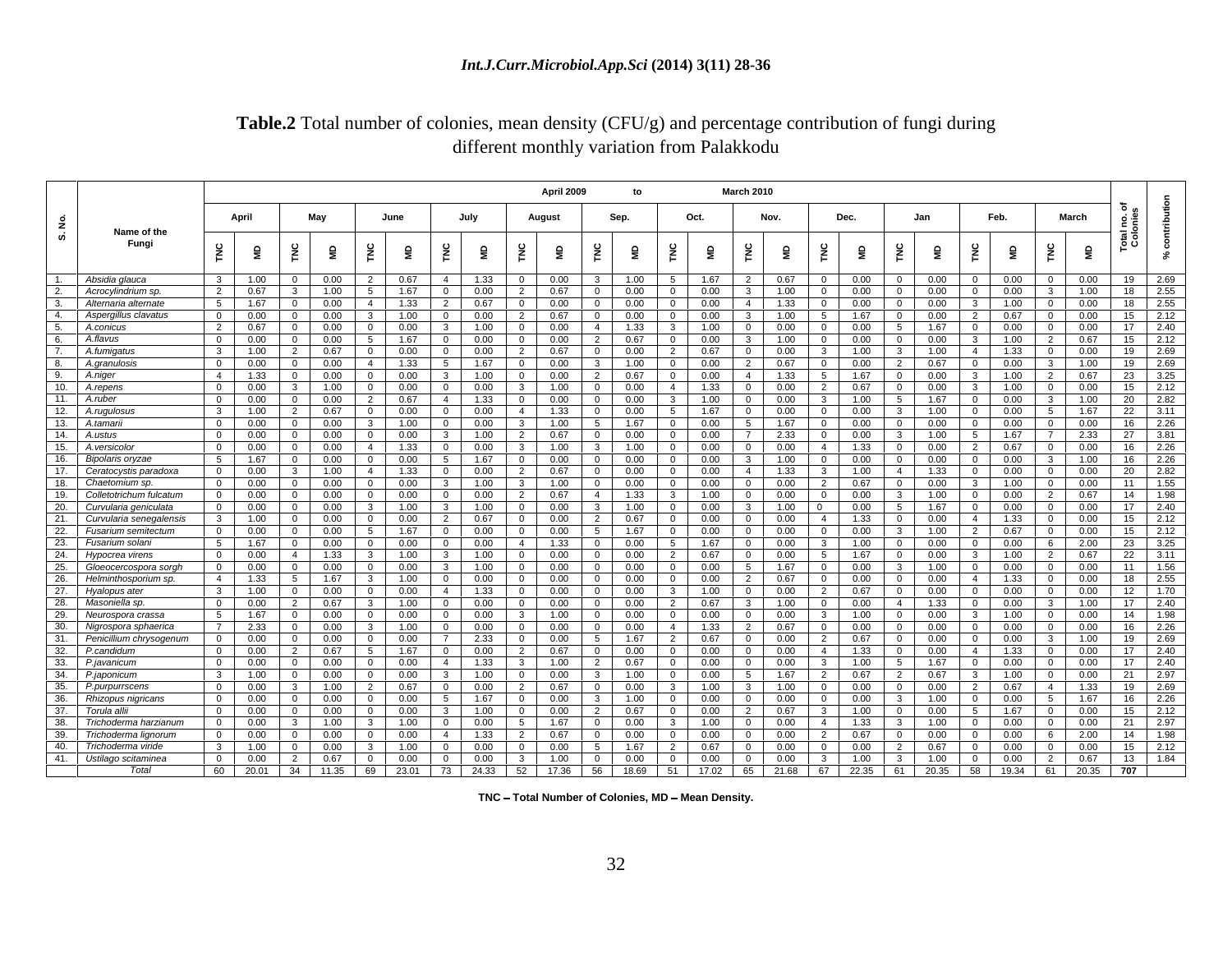|                                         | different monthly variation from Hartle                                                                                                                                                                                                                                                               |
|-----------------------------------------|-------------------------------------------------------------------------------------------------------------------------------------------------------------------------------------------------------------------------------------------------------------------------------------------------------|
|                                         | <b>March 2010</b><br>April 2009                                                                                                                                                                                                                                                                       |
|                                         |                                                                                                                                                                                                                                                                                                       |
| Name of the<br>Fungi                    | <b>March</b><br>April<br>June<br>August<br>July<br>Nov.<br>Feb.<br>May<br>Oct.<br>Dec.<br>Jan<br>Sep.                                                                                                                                                                                                 |
|                                         | TNC  MD  TNC  MD  TNC  MD  TNC  MD  TNC  MD  TNC  MD  TNC  MD  TNC  MD  TNC  MD  TNC  MD  TNC  MD  TNC  MD                                                                                                                                                                                            |
|                                         | Aspergillus awamori 3 1.00 0 0.00 2 0.67 4 1.33 5 1.67 0 0.00 0 0.00 0 0.00 3 1.00 2 0.67 0 0.00 0 0.00 19 2.35                                                                                                                                                                                       |
|                                         |                                                                                                                                                                                                                                                                                                       |
|                                         |                                                                                                                                                                                                                                                                                                       |
|                                         |                                                                                                                                                                                                                                                                                                       |
|                                         |                                                                                                                                                                                                                                                                                                       |
|                                         | 7   2.33   0   0.00   0   0.00   3   1.00                                                                                                                                                                                                                                                             |
| A.ochraceous                            |                                                                                                                                                                                                                                                                                                       |
|                                         |                                                                                                                                                                                                                                                                                                       |
|                                         | 0.00   4   1.33   3   1.00   0   0.00   0   0.00   2   0.67   0   0.00   3   1.00   19                                                                                                                                                                                                                |
|                                         |                                                                                                                                                                                                                                                                                                       |
|                                         | $\begin{array}{c cccccc} 0 & 0.00 & 4 & 1.33 & 3 & 1.00 & 0 \\ \hline 0 & 0.00 & 0 & 0.00 & 5 & 1.67 & 3 \\ \hline 3 & 1.00 & 0 & 0.00 & 0 & 0.00 & 4 \\ \hline \end{array}$                                                                                                                          |
| 12. A.sydowi<br>13. A.terreus           |                                                                                                                                                                                                                                                                                                       |
|                                         |                                                                                                                                                                                                                                                                                                       |
|                                         |                                                                                                                                                                                                                                                                                                       |
|                                         |                                                                                                                                                                                                                                                                                                       |
|                                         |                                                                                                                                                                                                                                                                                                       |
| Curvularia geniculata                   | 0   0.00   3   1.00   0   0.00   0   0.00   5   1.67   0   0.00   3   1.00   2   0.67   0                                                                                                                                                                                                             |
| urvularia lunata<br>⊃imeriella sacchari |                                                                                                                                                                                                                                                                                                       |
|                                         |                                                                                                                                                                                                                                                                                                       |
|                                         |                                                                                                                                                                                                                                                                                                       |
| Hypocrea virens                         |                                                                                                                                                                                                                                                                                                       |
| Gliocladiopsis                          | $0\qquad 0.00$<br>$0 \t 0.00 \t 3 \t 1.00 \t 19 \t 2.38$<br>$\begin{array}{ c c c c c c c c } \hline 0.00 & 4 & 1.33 \hline \end{array}$                                                                                                                                                              |
| sargariensis                            | 0 0.00 0 0.00 4 1.33 0 0.00 6 2.00 3 1.00 0 0.00 0 0.00 0 0.00 3 1.00 0 0.00 3 1.00 19 2.38                                                                                                                                                                                                           |
| Helminthosporium                        | 0 0.00 5 1.67 0 0.00 0 0.00 0 0.00 0 0.00 0 0.00 0 0.00 0 3 1.00 2 0.67 0 0.00 0 0.00 0 0.00 10 1.25                                                                                                                                                                                                  |
| oryzae                                  |                                                                                                                                                                                                                                                                                                       |
| Hyalopus ater<br>Leptosphaeria sp.      |                                                                                                                                                                                                                                                                                                       |
| Marasmiellus sacchari                   | $\begin{array}{cccccccccccccccccccc} 3 & 1.00 & 0 & 0.00 & 0 & 0.00 & 0 & 0.00 & 0 & 0.00 & 3 & 1.00 & 2 & 0.67 & 0 & 0.00 & 0 & 0.00 & 0 & 0.00 & 0 & 0.00 & 5 & 1.67 & 13 \\ 0 & 0.00 & 0 & 0.00 & 0 & 0.00 & 0 & 0.00 & 4 & 1.33 & 0 & 0.00 & 0 & 0.00 & 5 & 1.67 & 3 & 1.00 & 0 & 0.00 & 0 & 0.0$ |
|                                         |                                                                                                                                                                                                                                                                                                       |
|                                         | 0   0.00   5   1.67   3   1.00   0   0.00   2   0.67   0   0.00   0   0.00   0   0.00   6   2.00   3   1.00   0   0.00   5   1.67   24   3.01                                                                                                                                                         |
|                                         |                                                                                                                                                                                                                                                                                                       |
|                                         |                                                                                                                                                                                                                                                                                                       |
| P.janthinellum                          |                                                                                                                                                                                                                                                                                                       |
|                                         |                                                                                                                                                                                                                                                                                                       |
|                                         | I 0 I 0.00 I 6 I 2.00 I 2 I 0.67 I 0 I                                                                                                                                                                                                                                                                |
|                                         | 0 0.00 0 0.00 6 2.00 2 0.67 0 0.00 5 1.67 0 0.00 0 0.00 0 0.00 3 1.00 2 0.67 3 1.00 21                                                                                                                                                                                                                |
|                                         | 3 1.00 0 0.00 0 0.00 4 1.33 3 1.00 0 0.00 0 0.00 0 0.00 5 1.67 3 1.00 0 0.00 0 0.00 18                                                                                                                                                                                                                |
| izopus Stolanifer                       | 0 0.00 0 0.00 3 1.00 0 0                                                                                                                                                                                                                                                                              |
|                                         | $\begin{array}{c ccccccccc}\n\hline\n0 & 0.00 & 3 & 1.00 & 0 & 0.00 & 2 & 0.67 & 4 & 1.33 & 0 & 0.00 & 0 & 0.00 & 3 & 1.00 & 5 & 1\n\end{array}$                                                                                                                                                      |
| etosphaeria rostrata                    |                                                                                                                                                                                                                                                                                                       |
|                                         | versin costrata di 1.33 0 0.00 3 1.00 4 1.33 0 0.00 0 0.00 3 1.00 0 0.00 0 0.00 0 0.00 3 1.00 2 0.67 19 2<br>- arma glaucum 3 1.00 5 1.67 0 0.00 0 0.00 0 0.00 3 1.00 2 0.67 0 0.00 4 1.33 3 1.00 0 0.00 5 1.67 25 3<br>- arma glauc                                                                  |
|                                         |                                                                                                                                                                                                                                                                                                       |
|                                         |                                                                                                                                                                                                                                                                                                       |
|                                         |                                                                                                                                                                                                                                                                                                       |
|                                         |                                                                                                                                                                                                                                                                                                       |
|                                         |                                                                                                                                                                                                                                                                                                       |

### **Table.3** Total number of colonies, mean density (CFU/g) and percentage contribution of fungi during different monthly variation from Harur

**TNC - Total Number of Colonies, MD - Mean Density.**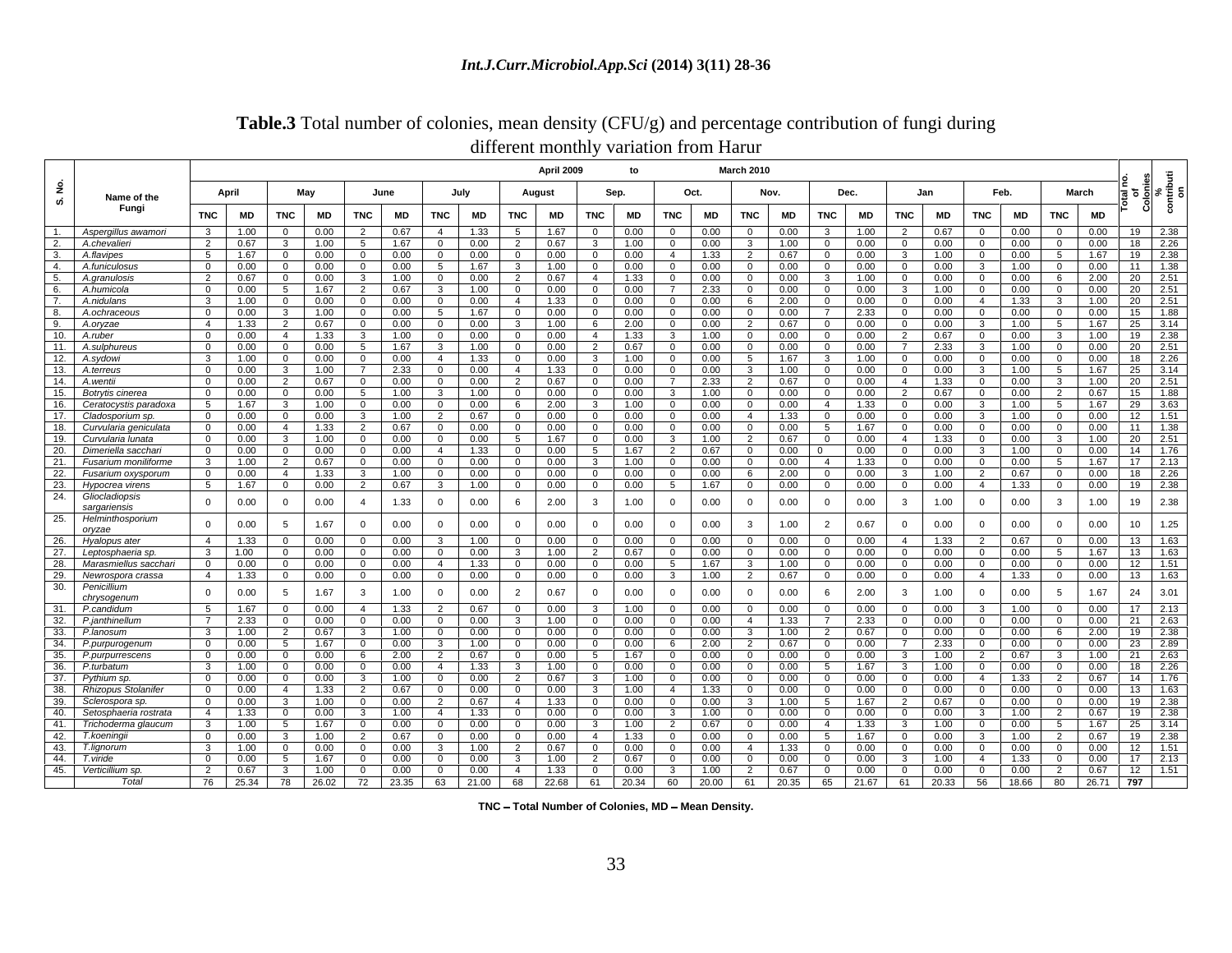| Table.4<br>chemical parameters of sugarcane soil samples from Palakkodu<br>. physico $-$<br>Analysis |  |
|------------------------------------------------------------------------------------------------------|--|
| orrelation                                                                                           |  |

|                                                                                                                                                                     |       |                                                                                                                                                                                                                                                                                                                                                                                                                          | Correnancie |                |             |
|---------------------------------------------------------------------------------------------------------------------------------------------------------------------|-------|--------------------------------------------------------------------------------------------------------------------------------------------------------------------------------------------------------------------------------------------------------------------------------------------------------------------------------------------------------------------------------------------------------------------------|-------------|----------------|-------------|
| TNC PH                                                                                                                                                              |       | $\wedge$ $\Box$<br>$\Delta K$                                                                                                                                                                                                                                                                                                                                                                                            |             | $\overline{A}$ | --          |
| —————————<br>TNC   1<br>______                                                                                                                                      |       |                                                                                                                                                                                                                                                                                                                                                                                                                          |             |                |             |
| PH 0.083                                                                                                                                                            |       |                                                                                                                                                                                                                                                                                                                                                                                                                          |             |                |             |
| 0.618<br>$\bigcap$ $\bigcap$ 319                                                                                                                                    |       |                                                                                                                                                                                                                                                                                                                                                                                                                          |             |                |             |
| OC $\Big  0.026 \Big  0.055 \Big  0.484 \Big $                                                                                                                      |       |                                                                                                                                                                                                                                                                                                                                                                                                                          |             |                |             |
| AN 0.039 0.808 0.500 0.109 1                                                                                                                                        |       |                                                                                                                                                                                                                                                                                                                                                                                                                          |             |                |             |
|                                                                                                                                                                     |       |                                                                                                                                                                                                                                                                                                                                                                                                                          |             |                |             |
| AK 0.185 0.606 0.015 0.221                                                                                                                                          |       | $0.435$ $0.609$                                                                                                                                                                                                                                                                                                                                                                                                          |             |                |             |
| AZ   0.121   0.788   0.422   0.000   0.577   0.562   0.724 "                                                                                                        |       |                                                                                                                                                                                                                                                                                                                                                                                                                          |             |                |             |
|                                                                                                                                                                     |       | $C = \left[ \begin{array}{c c} 0.010 & 0.872 \end{array} \right] = \left[ \begin{array}{c c} 0.375 & 0.161 \end{array} \right] = \left[ \begin{array}{c c} 0.783 & 0.670 \end{array} \right] = \left[ \begin{array}{c c} 0.628 & 0.874 \end{array} \right] = \left[ \begin{array}{c} 0.874 \end{array} \right] = \left[ \begin{array}{c} 0.002 & 0.002 \end{array} \right] = \left[ \begin{array}{c} 0.002 & 0.002 \end$ |             |                |             |
| Al 0.091 0.339 0.237 0.419 0.11                                                                                                                                     |       | $0.011$ 0.364 0.701 0.639 0.552                                                                                                                                                                                                                                                                                                                                                                                          |             |                |             |
|                                                                                                                                                                     |       |                                                                                                                                                                                                                                                                                                                                                                                                                          |             |                |             |
|                                                                                                                                                                     |       | M 0.384 0.573 0.233 0.104 0.465 0.547 0.646 0.703 0.779 0.702 1                                                                                                                                                                                                                                                                                                                                                          |             |                |             |
| $EC$ 0.238 0.248 0.234 0.292                                                                                                                                        |       |                                                                                                                                                                                                                                                                                                                                                                                                                          |             |                |             |
|                                                                                                                                                                     |       |                                                                                                                                                                                                                                                                                                                                                                                                                          |             |                |             |
| $\begin{array}{ c c c c c c c c } \hline \begin{array}{c} 0.215 & 0.588 & 0.082 & 0.382 \ \end{array} & \begin{array}{c} 0.382 & 0.382 \ \end{array} & \end{array}$ |       |                                                                                                                                                                                                                                                                                                                                                                                                                          |             |                |             |
| $0.494$ 0.000                                                                                                                                                       | 0.135 | 0.313   0.580   0.752   0.700   0.687   0.844   0.893   0.910   0.910                                                                                                                                                                                                                                                                                                                                                    |             |                | ——<br>0.907 |
|                                                                                                                                                                     |       |                                                                                                                                                                                                                                                                                                                                                                                                                          |             |                |             |

**\*\* Significant correlation at the 0.01 level. \* Significant correlation at the 0.05 level.**

EC - Electrical Conductivity **AM** - Available Magnesium

OC – Organic Carbon Carbon CEC – Cation Exchange Capacity

AN - Available Nitrogen and the contract of the contract of the contract of the contract of the contract of the contract of the contract of the contract of the contract of the contract of the contract of the contract of th

AP  $-A$ vailable Phosphorus and the set of the set of the set of the set of the set of the Magnesium of the Magnesium

AK - Available potassium states of the state of the state of the state of the state of the state of the state of the state of the state of the state of the state of the state of the state of the state of the state of the s

AC  $-Available Copper$ 

AI  $-A$ vailable Iron **/**

AZ  $-A$ vailable Zinc P  $\overline{P}$  - Potassium

### Table.5 Analysis of physico – chemical parameters of sugarcane soil samples from Harur **Correlation**

| _____                           |       |                                                                           |                                          |                                                                                                                                           |
|---------------------------------|-------|---------------------------------------------------------------------------|------------------------------------------|-------------------------------------------------------------------------------------------------------------------------------------------|
|                                 |       |                                                                           | $\sim$ $\sim$ $\sim$                     | <u>AMICECIC IMISIF</u>                                                                                                                    |
| $\cdots$                        |       |                                                                           |                                          |                                                                                                                                           |
|                                 |       |                                                                           |                                          |                                                                                                                                           |
|                                 |       |                                                                           |                                          |                                                                                                                                           |
|                                 |       |                                                                           |                                          |                                                                                                                                           |
| $0.210$ $0.102$ $0.102$ $0.210$ |       |                                                                           |                                          |                                                                                                                                           |
|                                 |       |                                                                           |                                          |                                                                                                                                           |
|                                 |       | U.468                                                                     |                                          |                                                                                                                                           |
|                                 | 0.284 | 0.408<br>$-0.258$ 0.639                                                   |                                          |                                                                                                                                           |
|                                 |       | <u>  A2   -0.100   0.245   0.392   -0.434   0.775   0.806   0.902    </u> |                                          |                                                                                                                                           |
| $-0.111$<br>AC                  | 0.066 | 10.197                                                                    | I 0.89                                   |                                                                                                                                           |
| — <del>—</del>                  |       |                                                                           |                                          |                                                                                                                                           |
|                                 |       |                                                                           |                                          |                                                                                                                                           |
| AM -0.053                       |       | $-0.002$ $0.172$ $-0.344$ $0.512$ $0.648$ $0.903$ $0.838$ $0.910$ 0.      |                                          |                                                                                                                                           |
|                                 |       |                                                                           |                                          |                                                                                                                                           |
| $\frac{1}{2}$<br>,,,,,          |       |                                                                           |                                          |                                                                                                                                           |
| $\sim$ $\sim$                   |       |                                                                           |                                          |                                                                                                                                           |
|                                 |       |                                                                           | $0.880^{''}$<br>$0.754$ 0.825<br>L 0.831 | 0.840                                                                                                                                     |
| _____                           |       | 0.336                                                                     | 0.883   0.770"   0.830"   0<br>് വാറ്    | $0.020$ $0.046$                                                                                                                           |
|                                 |       |                                                                           |                                          | വ രാ⊿<br>L O OOE<br><u>  1 0.524 0.500 0.465 0.966 0.770 0.055 0.555 0.956 0.955 0.9540 0.974 0.966.0 0.067 0.966 0.071 0.966 0.071 0</u> |
|                                 |       |                                                                           |                                          |                                                                                                                                           |

**\*\* Significant correlation at the 0.01 level. \* Significant correlation at the 0.05 level.**

OC – Organic Carbon Carbon CEC – Cation Exchange Capacity

AN - Available Nitrogen **C** - Calcium

AP Available Phosphorus M - Magnesium

AK - Available potassium states of the state of the state of the state of the Sodium S S - Sodium S S - Sodium

AZ - Available Zinc **P** - Potassium

AC  $-A$ vailable Copper AC - Available Copper<br>AI - Available Iron

EC - Electrical Conductivity **Alterial Conductivity Alterial Conductivity Alterial Conductivity Alterial Conductivity**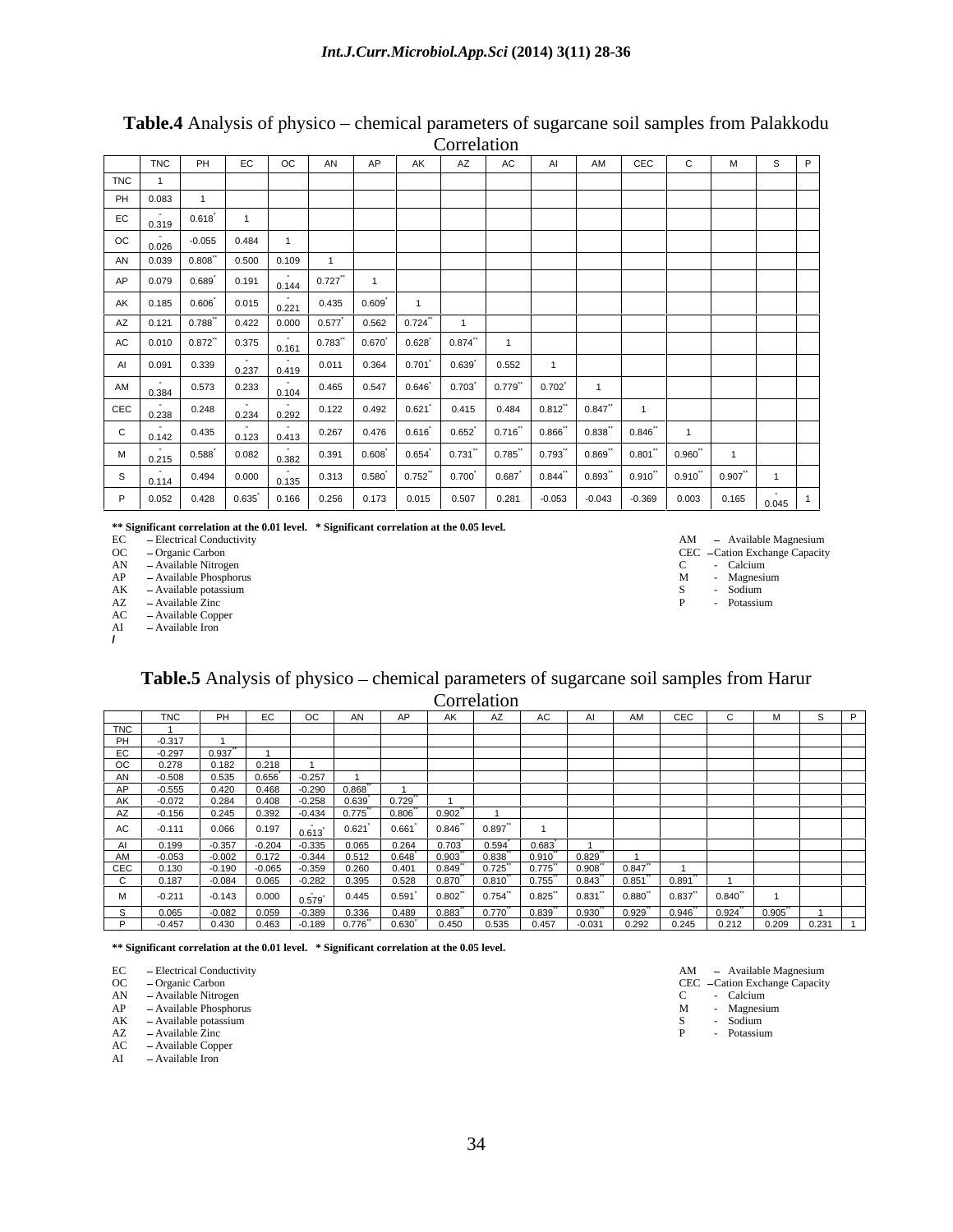The dominate species were *Aspergillus conicus, A. flavus, A. rugulosus f*ollowed by *Ceratocystis paradoxa, Trichoderma* sp *Pencillium* sp and *Curvularia* sp from the sugarcane field soil of Palakodu whereas, in forest in north-east India. Trop. Ecol., Harur soils the dominate species were 38:333–341. *Aspergillus awamori, A. funiculosus, A.* Breure, A.M. 2004. Soil biodiversity: *sydowi, Cladosporium* sp, *Hypocrea virens* and *Setosphaeria rostrata,* respectively.

Recently Kalaiselvi and Panneerselvam Chung, H., Zak, D.R., Reich, P.B., (2011) studied the seasonal and vertical distribution of soil fugal population in Thanjavur District, Tamilnadu viz., Nadur, Orathanadu, Punnainallur and Tholkappiyar square. Totally 30 different species function. *Gobal change Biol.,* 13: belonging to Asocomycetes and 980–989. Phycomycetes were isolated using PDA Ellis, M.B. 1976. More dematiaceous medium. The dominat species were hyphomycetes. Commonwealth *Aspergillus niger* and *Cunninghamella* sp, followed by *Trichoderma viride*. During rainy season maximum fungal count was recorded in sub soil layer. 2004. Zechmeister, Phybon, 2000, 48:

Evidently, Madhanraj *et al.,* (2010) reported that 45 soil samples were collected from 8 different stations along the entire Tamilnadu coast and examined by dilution plating method to assess the fungal diversity and population density. Totally 24 fungal species Madhanraj, P., Manorajan, S., Nadimuthu, representing 12 genera are recorded. *Aspergillius* was represented by more number (9 species) followed by *Penicillum*  (3 species), *Fusarium* and *Monodictys* (2 species each).  $167.$ 

advanced treatis: A taxonomic review with keys in Ascomycetes and Fungi imperfecti, Vol. 4(A). Academic press, New York, 621 Pp.

- *Fusarium semitectum, F. solani,*  Dynamics of microbial population Arunachalam, K., Arunachalam, R.S.,<br>Tripathi and Pandey, H.N. 1997. during the aggradation phase of a selectively logged subtropical humid forest in north-east India. *Trop. Ecol.*, 38: 333–341.
	- Measurements, indicators, threats and soil functions. *Funct. Ecol.,* 17: 516 525.
	- Ellsworth, D.S. 2007. Declining plant species richness, elevated  $CO<sub>2</sub>$ , and atmospheric N deposition alter soil microbial community composition and 980–989. In the set of the set of the set of the set of the set of the set of the set of the set of the set of the set of the set of the set of the set of the set of the set of the set of the set of the set of the set of t
	- hyphomycetes. Commonwealth Mycological Institude Pub., Kew, surrey, England.
	- Hackel, E., Bachmann, G., Bottenstern, G. 890.
	- Kennedy, N.M., Gleeson, D.E., Connolly, J., Clipson, N.J.W. 2005. Seasonal and management influences on bacterial community structure in an upland soil. FEMS *Microb Ecol.*, 53:329-337.
	- N., Panneerselvam, A. 2010. An investigation of the mycoflora in the sand dune soils of Tamilnadu coast, India. *Adv. Appl. Sci. Res.,* 1(3): 160 167.
- **References** Adholeya, A., Suryanarayanan, T.S., Anisworth, G.C., Sparrow, F.K., Ans Fungal biodiversity: Distribution, sussman, A.S. 1973. The fungi conservation and prospecting of fungi Manoharachary, C., Sridhar, K., Singh, R., Seema Rawal, d. Johri, B.N. 2005. Fungal biodiversity: Distribution, from India. *Curr. Sci.*, 89: 58-71.
	- Raper, K.B., Thom, C. 1949. A manual of Penicillia. The williams Wilkins Co., Baltimore, 875 Pp.